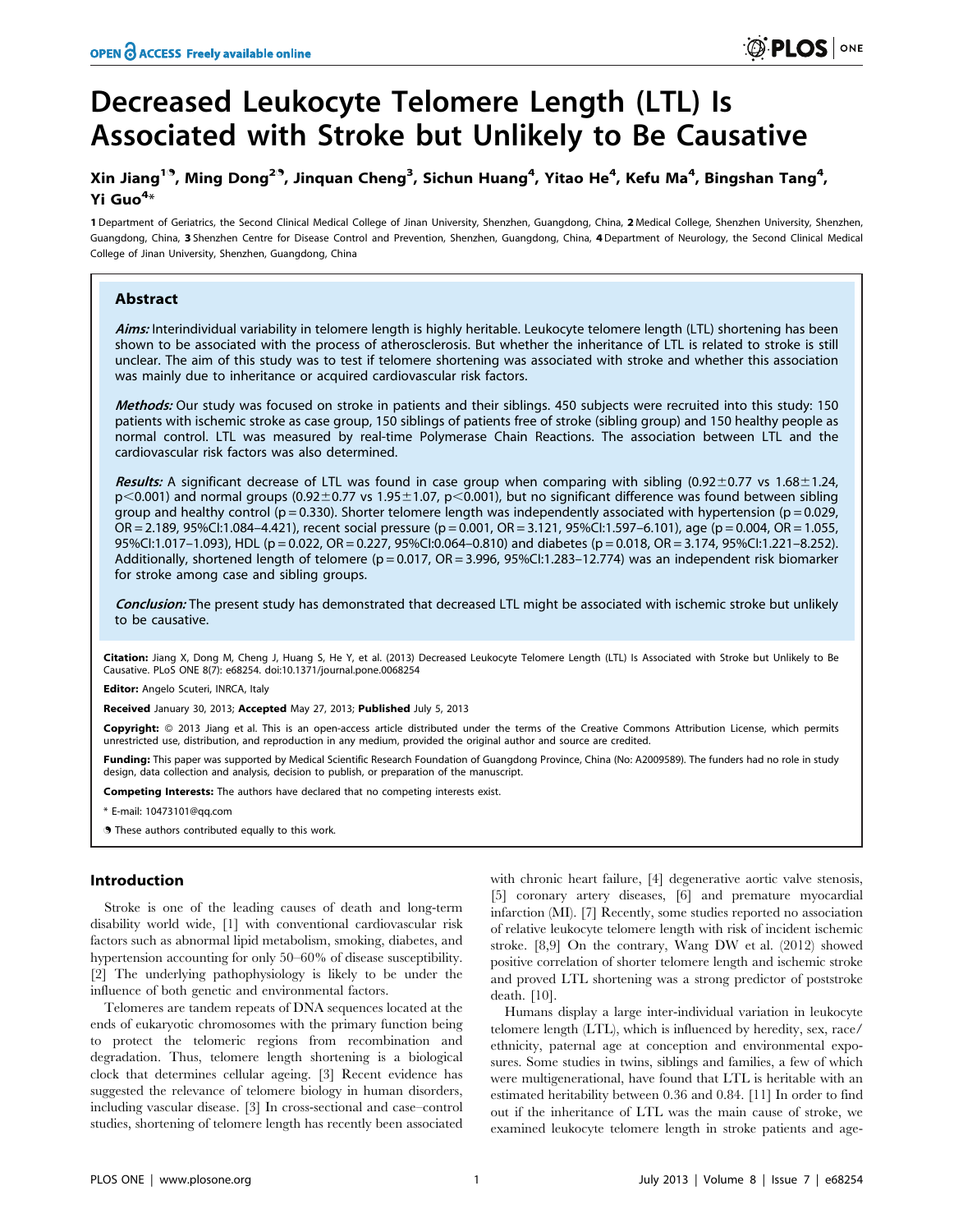and sex-frequency–matched siblings and control subjects. At the same time, we assessed lifestyle and psychological factors in relation to telomere length in stroke, sibling and control groups. Additionally, the potential role of telomere length as a biomarker of stroke was assessed.

# Methods

# Study Subjects

150 patients diagnosed as stroke [12] in the Neurology Unit of Shenzhen People's Hospital between 1st March 2009 and 31st September 2010 were recruited (aged between 33–70 y). Shenzhen is an immigration city and more than 60 percent of the population are young people. Confirmation of stroke was based on the results of full neurological examination, computed tomography (CT), or magnetic resonance imaging (MRI) according to the International Classification of Diseases (9th Revision, codes 430– 438). Stroke was defined as a sudden onset of non-convulsive and focal neurological deficit persisting for  $\geq$  24 hours. All subjects (cases) underwent strict neurological examination, CT, or MRI within 48 hours. Patients diagnosed with other types of stroke (transient ischemic attack, subarachnoid hemorrhage, embolic brain infarction, brain tumors and cerebrovascular malformation) and/or with severe comorbidities such as pulmonary fibrosis, endocrine and metabolic disease (except diabetes mellitus), severe inflammatory diseases, autoimmune diseases, tumors, and serious chronic diseases (e.g. Hepatic cirrhosis, renal failure) were excluded from the study. Subjects with cardioembolic stroke and documented atrial fibrillation were also excluded from our study. For each case, we chose as matched control subjects siblings who fulfilled the following criteria: same sex, age within 5 years and no stroke history. Age and sex-matched healthy subjects (control subjects) were recruited from local communities  $(n = 150)$ . All protocols and methods were approved by the ethics committees of the local participating hospitals. All patients gave written informed consent.

# Data Collection and Risk Factors Definition

All patients were examined by a physician trained in stroke medicine. Among all participants, information on demographic characteristics and risk factors was collected using a structured questionnaire. The lifestyle question included: estimated daily intake of fruit, vegetables, meat, tea, and weekly alcohol consumption, current smoking habit, physical activity and social pressure. Meat consumption was defined as: whether the daily consumption of meat occupied half of the total food (or above), or if three kinds of animal meat (or above) eaten weekly and if each kind of meat intake was more than 3 times. Tea drinking was defined as five days of tea drinking per week in the past six months.

Alcohol drinking was classified as non-drinking (daily alcohol intake less than 50 ml or never drink, and this habit is maintained for one year), moderate-drinking (daily alcohol intake less than 150 ml but more than 50 ml) and excessive-drinking (daily alcohol intake more than 150 ml). Physical activity was defined as sports activity once per week more than 30 min, such as running, exercise, walking and other activities. Recent social pressure mainly refers to unemployment, no income, suffering from interpersonal relationship problem and physical disease within recent 2 months. Hypertension was defined by pharmacological treatment for hypertension, systolic blood pressure $\geq$ 140 mm Hg, and/or diastolic blood pressure ≥90 mm Hg. Diabetes was diagnosed by a fasting glucose level of  $>7.8$  mmol/L and/or a glucose level of  $>11.1$  mmol/L at 2 h after oral glucose challenge. Hyperlipidemia was defined as total plasma cholesterol level of  $>6.50$  mmol/L or plasma triglyceride  $>2.30$  mmol/L and/or low-density lipoprotein  $\geq 4.14$  mmol/L. Current smoking was defined as active smoking or smoking cessation  $\leq$ 3 months. Body mass index  $\langle \text{kg/m}^2 \rangle$  (BMI) was calculated from measurements of height and weight. The cut-off of BMI for overweight was  $>25$ .

# Ultrasonic Measurements

All scans were performed using a Philips (ATL) HDI 5000 duplex scanner (Seattle, USA). All subjects were studied in supine position. Neck was fully exposed with face towards opposite side. Scanning of the common carotid artery (CCA) (proximal, middle and distal portions), the carotid bifurcation (BIF), the beginning of the internal carotid artery (ICA) and external carotid artery (ECA) were obtained along the longitudinal sternocleidomastoid muscle and then along cross sections. The intima- media thickness (IMT) complex of the far wall of the common carotid artery (IMTcc) was measured at its thickest part (mean of three readings) on both transverse and longitudinal sections. The mean of the measurements from both carotid arteries was used in the analysis. IMT  $\geq$ 1.2 mm at CCA was defined as medial thickening. IMT  $\geq$ 1.5 mm is defined as atherosclerotic plaque. The subjects were divided into carotid intima thickening group and carotid artery plaque group. The two ultrasonographers who performed the ultrasonic scans were blinded to each subject's background.

#### Biochemical Measurements

Fasting whole blood ethylenediamine tetraacetic acid (EDTA) was collected within 2 hours. Routine blood test, liver and kidney function, fasting glucose, blood lipids, cardiac enzymes and serum uric acid were measured using the LX4201-type automatic biochemical analyzer (BECKMAN COULTER, USA). Fasting serum total homocysteine (tHcy) was determined by enzymatic commercial kits (Carolina Liquid Chemistries, USA) with an Olympus AU640 automatic analyzer.

#### Telomere Measurement

All DNA samples were amplified using 10 µL PCR. DNA was extracted from whole blood in EDTA with a commercially available method (QIAmp DNA Blood Maxi kit, Qiagen) according to the manufacturer's instructions. Mean leukocyte telomere length was measured with a quantitative real-time PCR. The thermal cycling profiles for both amplicons began with  $95^{\circ}$ C incubation for 10 minutes, followed by 30 cycles of 15 seconds at  $95^{\circ}$ C and 1 minute at  $56^{\circ}$ C for the telomere PCR or followed with 35 cycles of 15 seconds at  $95^{\circ}$ C and 1 minute at  $58^{\circ}$ C. The specificity of all amplifications was determined by melting curve analysis. Briefly, the relative telomere length was calculated as the ratio of telomere repeats to single-copy gene (SCG) copies (T/S ratio). For each sample the quantity of telomere repeats and the quantity of SCG copies were determined in comparison to a reference sample in a telomere and a SCG quantitative PCR, respectively. The mean±SD coefficients of variation were  $6.7 \pm 1.3$ % for T/S ratio. All measurements were performed blinded with respect to clinical data. All tests were performed on the Rotor-Gene 6000 (Corbett Research Ltd, Cambridge, UK).

# Statistical Methods

Statistical analysis was performed with SPSS 16.0.1 (SPSS Inc., Chicago, IL, USA). All values are presented as mean $\pm$ S.D. A value of  $P<0.05$  was considered statistically significant. Because the length of telomere was in a non-normal distribution, data were log transformed as appropriate. Comparisons between three groups (case, sibling and normal control) were analyzed by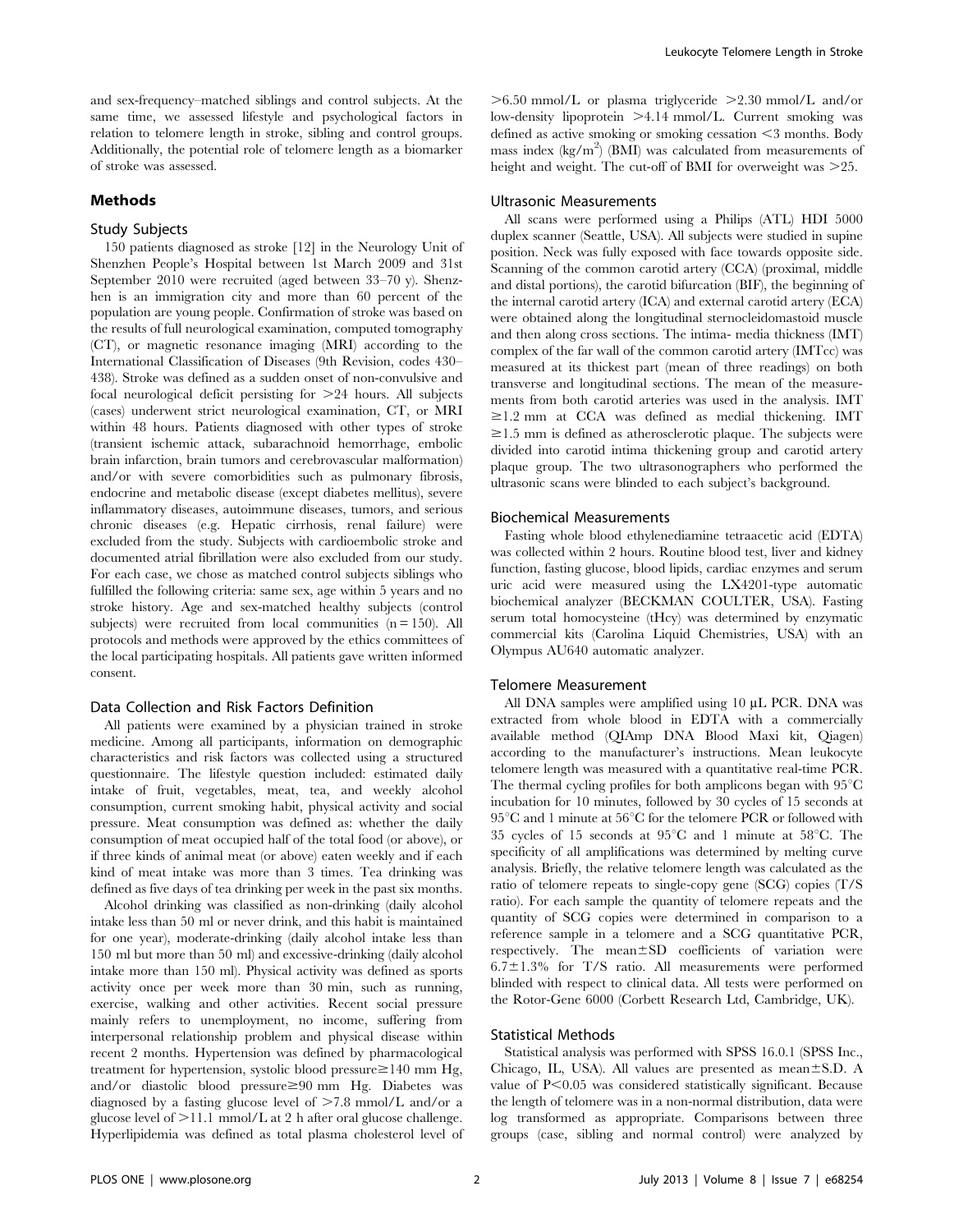ANOVA. The independent t-test (for numeric variable) and Pearson' s x<sup>2</sup>-test (for categorical variable) were used for two groups comparison. Among all the telomere length of the subjects (case, sibling and normal control), we chose the median level of total LTL to separate the subjects into two groups: longer telomere length group (marked as 0) and shorter telomere group (marked as 1). Statistical significant association variables were put into stepwise analysis and the dependent variable was LTL shortening.

### Results

# General Characteristics of the Study Subjects

The characteristics of the study population are shown in Table 1. Stroke patients had more diabetes, hypertension and social pressure. Around 40% of stroke patients were current smokers, higher than in sibling and normal groups. Subjects in normal group had relative better lifestyle, such as more physical exercise, less tea drinking and more daily fruit. Mean LTL was successfully determined in all 450 subjects in this study. There was a significant decrease trend of LTL among stroke patients  $(0.92\pm0.77)$ , sibling  $(1.68\pm1.24, p<0.001)$  and normal  $(1.95\pm1.07, p<0.001)$  groups. However, there was no obvious difference between sibling and normal groups  $(p = 0.330)$ . In this study, most subjects were from southern China. Only 80 subjects (40 cases and 40 siblings) were from northern China. Because sometimes the siblings always grow up in the same place, the hometown of the sibling in this study was recorded same as the case. The LTL of the northern subjects (40 cases and 40 siblings) was borderline lower than that of the subjects from the south (110 cases and 110 siblings)  $(1.25 \pm 0.59 \text{ vs } 1.71 \pm 0.61, \text{ p} = 0.051)$ . There were 290 subjects (150 cases and 140 siblings) who had IMTcc measured and were divided into four groups, normal group  $(n = 122, LTL: 1.8943 \pm 1.1644)$ , intima-media thickness group ( $n = 43$ , LTL: 1.7871 $\pm$ 0.9618), unstable carotid plaques group ( $n = 111$ , LTL:  $0.9650 \pm 0.7315$ ) and severe carotid stenosis group  $(n = 34, LTL: 1.1248 \pm 0.73)$ . No significant difference between normal and intima-media thickness groups  $(p = 0.815)$ , neither between unstable carotid plaques and severe carotid stenosis groups  $(p = 0.684)$  were found. However, LTL of the first two groups was higher than that of the latter two groups  $(p = 0.018)$ .

# Effects of Life Style and Cardiovascular Risk Factors on Telomere Length

The associations of life style and cardiovascular risk factors with telomere length were studied. In this study, LTL correlated negatively with age  $(r = -0.272, p < 0.001)$ . The mean age of women was  $49.91 \pm 11.05$ , and  $50.02 \pm 0.91$  in men. However, no significant difference of LTL was observed between women and men (1.45 $\pm$ 0.85 VS 1.54 $\pm$ 1.22, p $>$ 0.05). Total subjects (stroke, sibling and normal control) were divided into two groups according to the median level of LTL  $(T/S = 1.3164)$ . Hypertension, diabetes, recent social pressure, tea drinking, HDL, TC, hs-CRP, SBP and DBP were significant different in these two groups (Table 2). On the contrary, no significant difference in gender, hyperlipidemia, current smoker, meat consumption, alcohol drinking, body overweight, active physical exercise and daily fruit were found between shorter LTL group and longer LTL group (Table 2). In a stepwise multivariable analysis that included smoking, tHcy and all the variables associated with LTL in the univariable analysis, and with age and sex in the model, only hypertension (p = 0.029, OR = 2.189, 95%CI:1.084–4.421), recent social pressure ( $p = 0.001$ , OR = 3.121, 95%CI:1.597–6.101), age  $(p = 0.004, \text{ OR} = 1.055, 95\% \text{CI}: 1.017-1.093), \text{ HDL } (p = 0.022,$ 

OR =  $0.227$ ,  $95\%$ CI:0.064–0.810) and diabetes (p = 0.018, OR = 3.174, 95%CI:1.221–8.252) remained in the model  $(R^2 = 0.61 \text{ p} = 0.001 \text{ for the model})$  (Table 3).

# Leukocyte Telomere Length was an Independent Risk Biomarker for Stroke

In order to find out the associations of leukocyte telomere shortening and cardiovascular risk factors for stroke, we compared the stroke and sibling groups. Age, hypertension, diabetes, body overweight, recent social pressure, active physical exercise, HDL, fasting glucose, SBP, DBP and LTL were significantly different between stroke and sibling. Finally, a stepwise multivariable analysis showed that only hypertension ( $p = 0.014$ , OR = 4.658, 95%CI:1.360–15.347), the length of telomere  $(p=0.017,$ OR = 3.996, 95%CI:1.283–12.774), recent social pressure  $(p = 0.007, \quad \text{OR} = 3.874, \quad 95\% \text{CI}: 1.455-10.313)$  and HDL  $(p = 0.029, \text{ OR } = 0.015, 95\% \text{ CI: } 0.000 - 0.654)$  were independent risk factors for stroke (Table 4).

# **Discussion**

In the present study, we studied the effects of life style and cardiovascular risk factors on telomere length. We found that leukocyte telomere length was significantly shorter in stroke patients than that of the case-sibling or normal control, but no significant difference was observed between the latter two groups. The shortened telomere length might be related to the higher blood pressure, increased social pressure recently, raised lipids and diabetes medical history and age in the stroke group. In addition, we further examined that decreased LTL might be an associated factor with ischemic stroke rather than being causative.

#### Cardiovascular Risk Factors with Telomere Length

Lifestyle factors are known to promote cardiovascular disease which might also adversely affect the telomere length. For example, increases in obesity and insulin resistance over 10–13 years are associated with decreases in telomere length. [13] A previous study showed that a significant difference in LTL across the geographical regions of Europe was observed. [14] In China, the stroke rate is higher in the North than in the South because of different lifestyles, environment and genetics. In this study, the LTL of the northern subjects was borderline lower than that of the subjects in southern  $(1.25 \pm 0.59 \text{ vs } 1.71 \pm 0.61, \text{ p} = 0.051)$ . That might be due to the small sample size. Previous studies proved that smoking was associated with shorter telomeres in normal subjects [15] as well as in lean and obese women [16], while greater physical activity in leisure time has been associated with longer telomeres in healthy twins [17].In addition, a recent study has addressed that improvements in nutrition and lifestyle are associated with increased telomerase activity. [18] Subjects on a mixed diet had a tendency towards reduced telomeres length when compared with vegetarians ( $p = 0.088$ ). [19] All these observations show that lifestyle plays an important role in the length of telomeres. However, proper physical activity and a healthy diet may slow down the shortening of telomere, and delaying aging.

In this study, no significant association was observed between body weight (BMI) ( $p = 0.059$ ) or physical exercise ( $p = 0.122$ ) and telomere length, although the number of obese people was relatively higher and sporty people was lower in shorter LTL group. This differs with the previous study. [17] It seems more likely that the effect of mild exercise on telomere length, if any, is small and therefore difficult to detect, particularly when physical activity is assessed by general questionnaires. More importantly, the target of the previous study was focused on healthy subjects. Stroke is a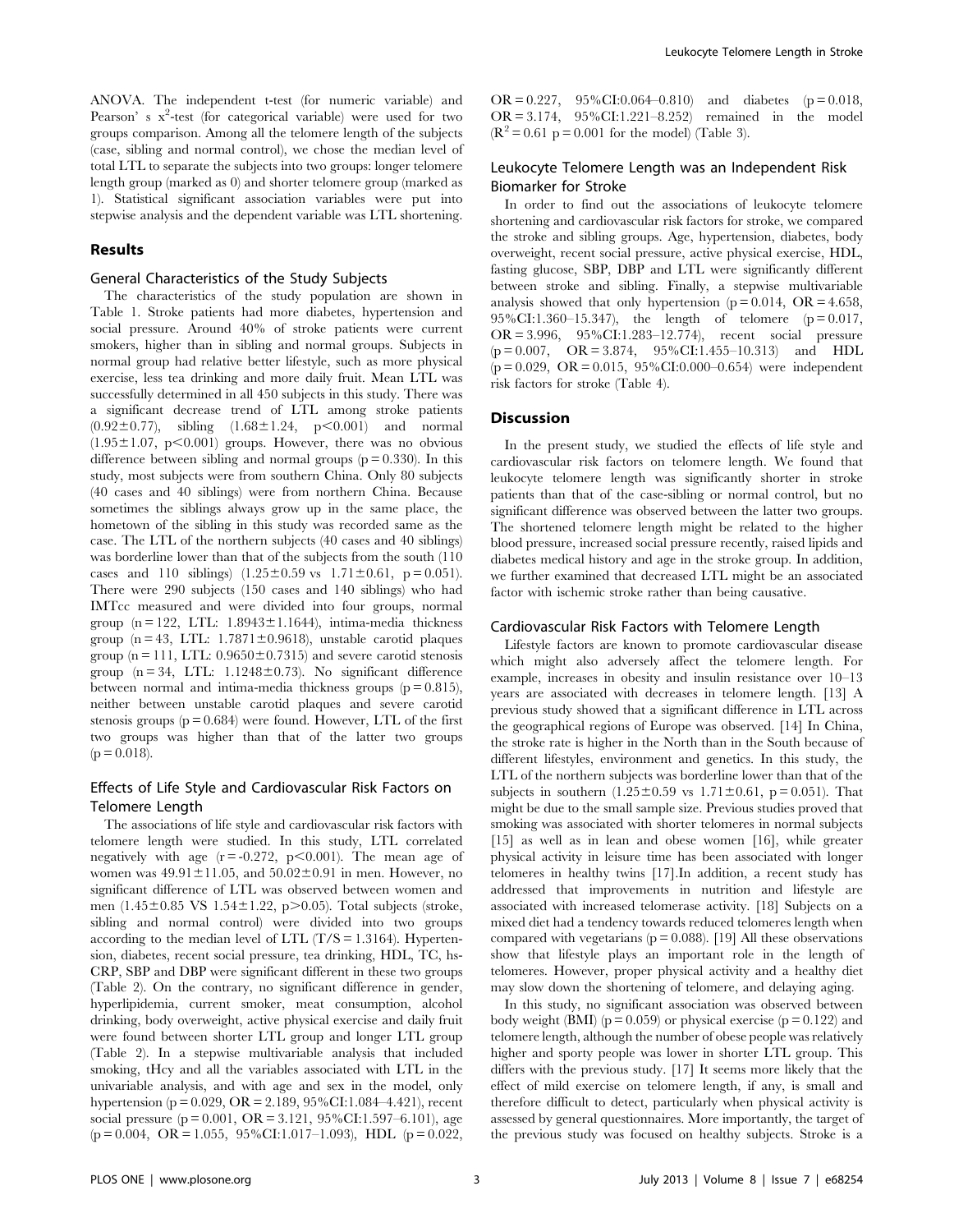Table 1. Characteristics of study subjects in different groups.

|                                | Stroke group N = 150 | Sibling group $N = 150$ | Normal control $N = 150$ | p       |
|--------------------------------|----------------------|-------------------------|--------------------------|---------|
| Age (years)                    | $52.4 \pm 8.8$       | $50.3 \pm 7.9$          | $52.2 \pm 8.1$           | 0.403   |
| Men (n)                        | 111                  | 111                     | 111                      | 1.000   |
| Body overweight (n)            | 79                   | 67                      | 66                       | 0.275   |
| Diabetes (n)                   | 54                   | 30                      | 8                        | < 0.001 |
| Current smoker (n)             | 60                   | 47                      | 40                       | 0.044   |
| Hyperlipidemia (n)             | 47                   | 43                      | 47                       | 0.845   |
| Hypertension (n)               | 77                   | 49                      | 10                       | < 0.001 |
| Physical exercise (n)          | 26                   | 60                      | 90                       | < 0.001 |
| Recent social pressures (n)    | 60                   | 32                      | 36                       | < 0.001 |
| Alcohol drinking(no/less/more) | 120/15/15            | 126/8/16                | 122/6/22                 | 0.168   |
| Meat consumption (n)           | 79                   | 73                      | 118                      | < 0.001 |
| Tea drinking (n)               | 73                   | 77                      | 64                       | 0.261   |
| Daily fruit (n)                | 57                   | 62                      | 75                       | 0.096   |
| SBP(mmHg)                      | $149.4 \pm 22$       | $134.3 \pm 22$          | $124 + 11$               | < 0.001 |
| DBP(mmHg)                      | $92.5 \pm 12.35$     | $85.2 \pm 11.21$        | $77.0 \pm 12$            | < 0.001 |
| TC(mmol/l)                     | $4.88 \pm 1.03$      | $5.02 \pm 1.07$         | $5.40 \pm 1.30$          | 0.021   |
| HDL(mmol/l)                    | $1.05 \pm 0.35$      | $1.04 \pm 0.36$         | $1.18 \pm 0.33$          | 0.001   |
| TG(mmol/l)                     | $1.85 \pm 1.12$      | $1.79 \pm 1.57$         | $1.41 \pm 0.71$          | 0.047   |
| LDL(mmol/l)                    | $3.17 \pm 0.92$      | $3.26 \pm 0.91$         | $3.35 \pm 0.90$          | 0.667   |
| Fasting glucose(mmol/l)        | $6.7 \pm 2.8$        | $5.9 + 2.0$             | $5.3 \pm 1.1$            | < 0.001 |
| hs-CRP(mg/l)                   | $5.97 \pm 6.61$      | $3.63 \pm 4.45$         | $1.13 \pm 1.54$          | < 0.001 |
| Creatinine                     | $81.55 \pm 35.78$    | $80.50 \pm 42.18$       | $78 + 23.15$             | 0.761   |
| Uric acid                      | $364.91 \pm 110.87$  | $364.22 \pm 92.85$      | $355 \pm 80.92$          | 0.891   |
| tHcy (umol/l)                  | $13.82 \pm 5.89$     | $14.45 \pm 10.45$       | $11.23 \pm 4.45$         | 0.784   |
| LTL(T/S)                       | $0.92 \pm 0.77$      | $1.68 \pm 1.24$         | $1.95 \pm 1.07$          | < 0.001 |

SBP systolic blood pressure, DBP diastolic blood pressure, TC Total cholesterol, HDL high-density lipoprotein, TG Triglycerides, LDL low-density lipoprotein, LTL leukocyte telomere length.

doi:10.1371/journal.pone.0068254.t001

complication of atherosclerosis and LTL is directly affected by smoking, obesity or less physical exercise all of which are risk factors for atherosclerosis and hence stroke. We did found that the LTL was higher in normal and intima-media thickness groups when comparing with that of unstable carotid plaques and severe carotid stenosis groups ( $p<0.05$ ). However, in the current study, the nature of the diet including meat and fruit intake, tea and alcohol drinking had weak effect on LTL shortening in stroke subjects.

Interestedly, we proved that ongoing recent social pressure was an independent risk factor for telomere shortening (OR = 3.121, 95% CI: 1.597–6.101). Similarly, telomere length was significantly shorter in those with mood disorders. [20] Some studies have found that psychological stress is associated with indicators of accelerated cellular and organismal aging: oxidative stress, telomere length, and telomerase activity. [21] A current study has shown that, at the cellular level, environmental stress may promote earlier onset of age-related diseases. [22] Moreover, in this study, the effect of undergoing social pressure to telomere length was higher than that of hypertension (OR: 3.121(1.597– 6.101) vs 2.189(1.084–4.421)). Thus, psychological stress (including chronic and recent pressure) might play a more important role in shortening LTL than what we have assumed. In this study, the questionnaires were asked in hospital when the patients during the first admission. We tried to ask about lifestyle and stress conditions before the event but naturally after the event there maybe bias in favour of some factors deemed to be more important to the patient or family.

A previous study demonstrated that HDL cholesterol was associated with a significant variation in LTL in a very healthy and young population, suggesting that the relationship between LTL and risk factors might be an early phenomenon. [23] In our study, we found that HDL cholesterol was independently negatively associated with LTL shortening and stroke. The same correlation has been shown in a recent study where LTL was determined in the same subjects in childhood and adulthood [24] and in crosssectional studies conducted in higher risk populations. [25] A putative explanation for this association is that HDL-cholesterol has anti-oxidant and anti-inflammatory properties and LTL ostensibly reflects the cumulative burden of inflammation and oxidative stress. [26] Low HDL-cholesterol phenotypes have been shown to display elevated oxidative stress and accelerated senescence suggesting that a reduced LTL could be a biomarker of a status of increased oxidative stress and inflammation. [27].

#### Telomere Length Shortening and Stroke

It is well established that hypertensive subjects are at higher risk for atherosclerosis and an accelerated cardiovascular aging. However, not all hypertensive patients ultimately manifest cardiovascular complications. The reasons for this are unknown but may reflect environmental and genetic factors such as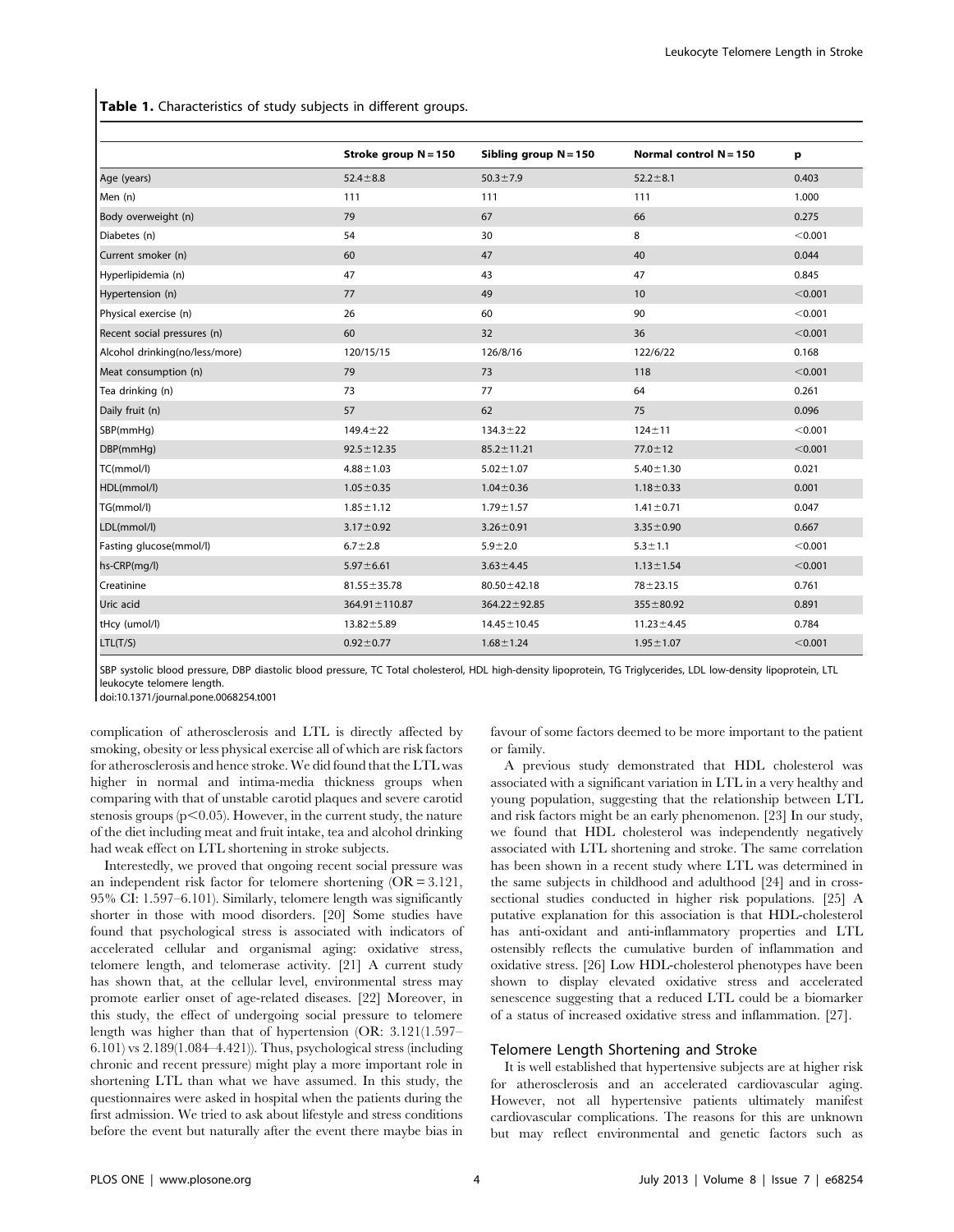Table 2. Correlations of lifestyle and laboratory parameters with LTL.

|                             | Shorter LTL<br>n = 225 | Longer LTL<br>n = 225 | р       |
|-----------------------------|------------------------|-----------------------|---------|
| Age (years)                 | $48.36 \pm 8.67$       | $51.71 \pm 8.88$      | 0.006   |
| Male (n)                    | 165                    | 168                   | 0.747   |
| Hypertension (n)            | 91                     | 45                    | < 0.001 |
| Diabetes (n)                | 62                     | 30                    | < 0.001 |
| Hyperlipidemia (n)          | 77                     | 60                    | 0.082   |
| Current smoker (n)          | 82                     | 65                    | 0.087   |
| Alcohol drinking (more)(n)  | 28                     | 25                    | 0.661   |
| Body overweight (n)         | 116                    | 96                    | 0.059   |
| Recent social pressures (n) | 88                     | 40                    | < 0.001 |
| Physical exercise (n)       | 80                     | 96                    | 0.122   |
| Tea drinking (n)            | 120                    | 94                    | 0.014   |
| Daily fruit (n)             | 93                     | 101                   | 0.446   |
| Meat consumption (n)        | 125                    | 145                   | 0.054   |
| LDL(mmol/l)                 | $3.23 \pm 0.98$        | $3.33 \pm 0.94$       | 0.439   |
| HDL(mmol/l)                 | $1.05 \pm 0.22$        | $1.20 \pm 0.32$       | < 0.001 |
| TC(mmol/l)                  | $4.96 \pm 1.05$        | $5.27 \pm 1.11$       | 0.044   |
| TG(mmol/l)                  | $1.83 \pm 1.41$        | $1.55 \pm 1.22$       | 0.130   |
| Fasting glucose (mmol/l)    | $6.07 \pm 2.11$        | $5.60 \pm 1.94$       | 0.110   |
| hs-CRP(mg/l)                | $6.47 \pm 8.45$        | $3.19 \pm 10.37$      | 0.032   |
| Creatinine                  | $81.97 \pm 25.34$      | $80.23 \pm 32.54$     | 0.879   |
| Uric acid                   | $365.25 \pm 98.32$     | $362.79 \pm 89.82$    | 0.731   |
| tHcy (umol/l)               | $14.43 \pm 9.67$       | $11.75 \pm 12.69$     | 0.917   |
| SBP (mmHq)                  | 141.19 ± 20.85         | $129.59 \pm 18.21$    | 0.013   |
| DBP(mmHq)                   | 87.70 ± 12.20          | $81.35 \pm 12.76$     | 0.021   |

doi:10.1371/journal.pone.0068254.t002

oxidative stress, inflammation, and other molecular and cellular mechanisms that are involved in aging. http://hyper.ahajournals. org/content/43/2/182.long - ref-2#ref-2Telomere length in white blood cells may register the cumulative burden of oxidative stress and inflammation in the circulation during an individual's lifetime. Numerous studies proved the telomere length shortening occurs in cardiovascular and cerebral diseases. Heredity is a well recognized major component [28,29] and for which the paternal influence seems to be of most importance. [30] Furthermore, this shortening was thought to occur before the atherosclerosis and consequent clinical events are apparent. However, few studies have focused on stroke in siblings and most of them compared with normal controls.

In this study, we chose the brothers and sisters of the patients as the comparison group. The telomere length of stroke subjects was significantly shorter than that of siblings and normal controls. However, we did not find any obvious difference of telomere length between the sibling and normal controls. It might because the telomere shortening in stroke is mainly due to the acquired risk factors such as pressure, hypertension, age, diabetes and oxidative stress although the inherited factor is also important. Overall, due to the cell division, the telomere shortening rate is gradually increased. So the leukocyte telomere shortening in patients with cardiovascular disease may partly be the result of increased aging which is induced by chronic inflammation as part of the atherosclerosis process. It has been reported that the telomere Table 3. Best model for association between telomere length (LTL) and lifestyle and laboratory parameters in a step wise multivariable model including all significant factors from univariable analyses in all subjects.

| variables               | <b>Stepwise analysis</b> |           |                 |  |
|-------------------------|--------------------------|-----------|-----------------|--|
|                         | р                        | <b>OR</b> | 95%CI           |  |
| Hypertension            | 0.029                    | 2.189     | 1.084-4.421     |  |
| Recent social pressures | 0.001                    | 3.121     | 1.597-6.101     |  |
| Age (years)             | 0.004                    | 1.055     | 1.017-1.093     |  |
| HDL (mmol/l)            | 0.022                    | 0.227     | $0.064 - 0.810$ |  |
| <b>Diabetes</b>         | 0.018                    | 3.174     | 1.221-8.252     |  |

Dependent variable is LTL shortening (LTL of less than the mean value was marked as 1, LTL of longer than the mean value was marked as 0). doi:10.1371/journal.pone.0068254.t003

length can be affected by environmental factors and physical exercise. Satoh M. has demonstrated that oxidative treatments induced telomere shortening and decrease in telomerase activity of endothelial progenitor cells (EPS). [31] They also proved intensive lipid-lowering therapy may prevent EPS telomere erosion in patients with coronary artery disease. [32] Statin treatment may delay cell senescence and promote DNA repair, including telomere shortening, in atherosclerosis. [33] Ornish et al reported these increases in telomerase activity as a significant association rather than inferring causation. [18].

Furthermore, in order to eliminate the associations of heredity stroke subjects and sibling subjects were combined together and studied. In this combined cohort, telomere length was chosen as an independent risk biomarker of stroke. Although numerous studies proved telomere length shortening a biomarker for ongoing processes leading to cardiovascular diseases, few have focused on stroke and their relatives. Our results suggested that the lifestyle and stress could influence the blood cell telomere length attrition rate, which might play an important role in stroke pathogenesis. However, in this study, we just showed a strong association of telomere length shortening and stroke and telomere length shortening might be a good risk biomarker for stroke; as for causality, we might need further experiments to explore.

In summary, these findings suggested that leukocyte telomere length was influenced by lifestyle and psychological pressure. Decreased telomere length was independently associated with stroke but it is more likely to be the result of the disease processes rather than the cause.

Table 4. Best model for association of cardiovascular risk factors and LTL to stroke in a step wise multivariable model including all significiant risk factors from univariable analyses between stroke and sibling subjects.

| <b>Variables</b>            | <b>Stepwise analysis</b> |           |                 |  |
|-----------------------------|--------------------------|-----------|-----------------|--|
|                             | р                        | <b>OR</b> | 95%CI           |  |
| Hypertension (n)            | 0.014                    | 4.658     | 1.360-15.347    |  |
| Recent social pressures (n) | 0.007                    | 3.874     | 1.455-10.313    |  |
| HDL(mmol/l)                 | 0.029                    | 0.015     | $0.000 - 0.654$ |  |
| LTL                         | 0.017                    | 3.996     | 1.283-12.447    |  |

doi:10.1371/journal.pone.0068254.t004